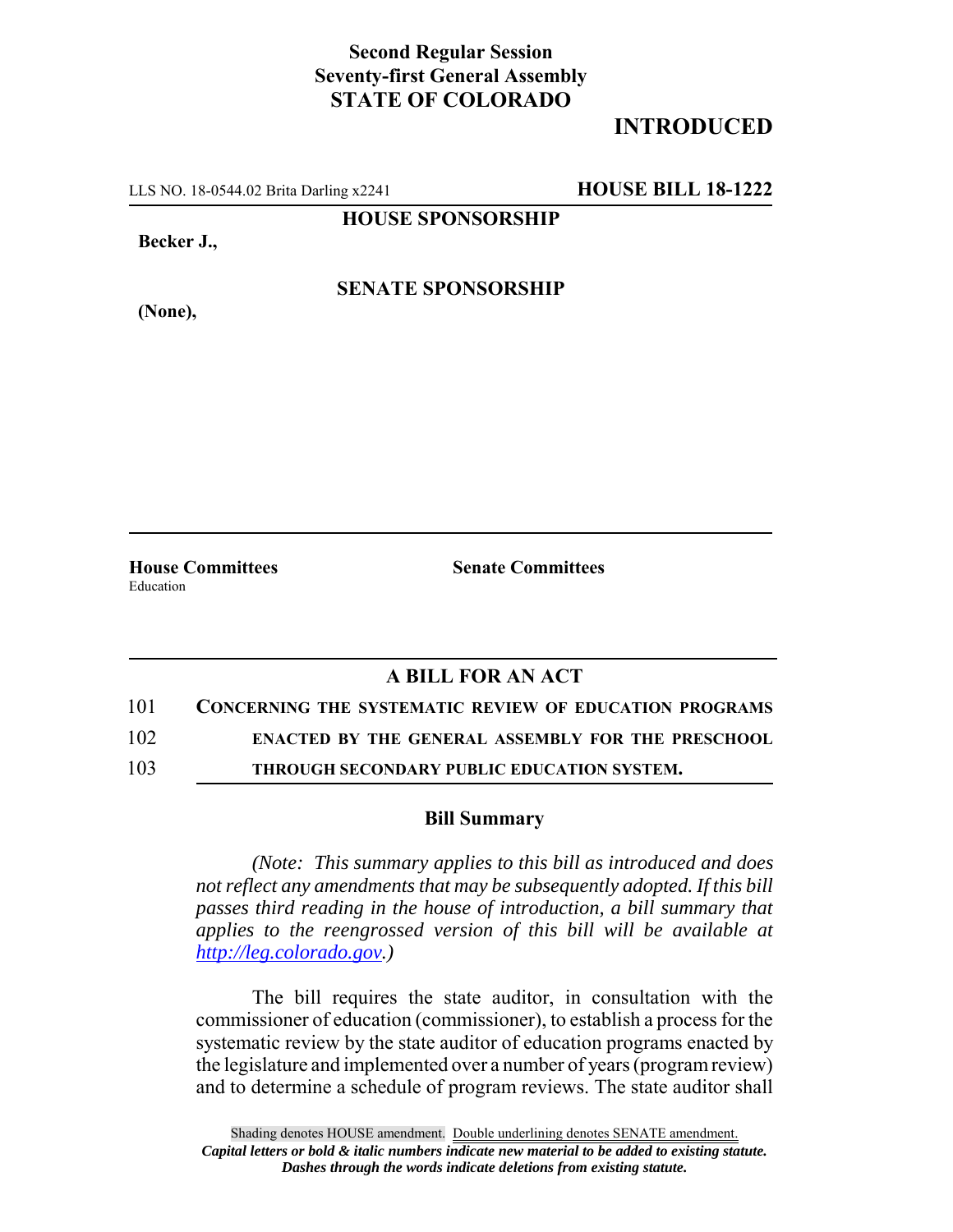present the program review process and annual schedule of education programs to be reviewed to the state board of education.

The bill includes criteria that the state auditor, in consultation with the commissioner, shall consider in developing the program review process. Once designed, the state auditor shall conduct program reviews, considering review criteria specified in the bill.

The state auditor shall submit its report to the education committees of the general assembly and shall present a program review, if requested. The program review shall be posted on the office of the state auditor's website and the department of education's website.

The state auditor is authorized to request information and data relating to the program review from local education providers.

 *Be it enacted by the General Assembly of the State of Colorado:* **SECTION 1.** In Colorado Revised Statutes, **add** 2-3-125 as 3 follows: **2-3-125. Review of education programs - process - reports - legislative declaration - definitions.** (1) (a) THE GENERAL ASSEMBLY FINDS THAT: (I) THE OFFICE OF THE STATE AUDITOR FUNCTIONS AS A NONPARTISAN RESOURCE TO THE GENERAL ASSEMBLY FOR PURPOSES OF PROVIDING OBJECTIVE ASSESSMENTS OF THE OPERATION AND 10 IMPLEMENTATION OF STATE PROGRAMS; (II) OVER THE PAST FIFTEEN YEARS, THE GENERAL ASSEMBLY HAS ENACTED SEVERAL EDUCATION PROGRAMS THAT WERE INTENDED TO POSITIVELY IMPACT EDUCATIONAL PERFORMANCE AND STUDENT 14 OUTCOMES FOR ALL STUDENTS IN COLORADO'S PUBLIC SCHOOLS; (III) THESE EDUCATION PROGRAMS REQUIRE SIGNIFICANT STATE FUNDING AND BURDEN THE TIME AND FINANCIAL RESOURCES OF LOCAL 17 SCHOOL DISTRICTS AND THE DEPARTMENT OF EDUCATION; (IV) IN SOME CASES, NEW EDUCATION PROGRAMS ARE LAYERED ON TOP OF EXISTING STATUTORY DUTIES WHOSE CONTINUED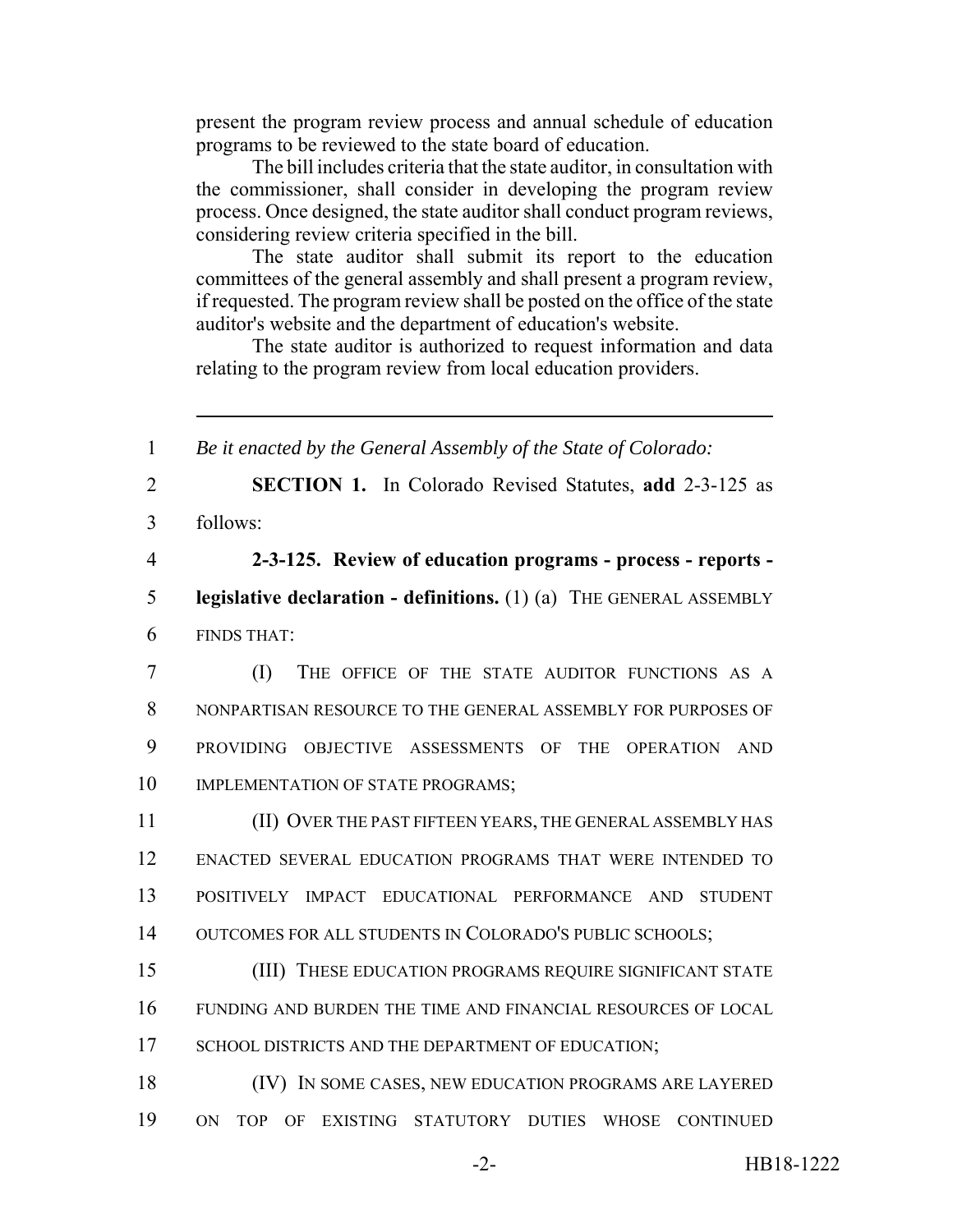IMPLEMENTATION MAY BE INEFFICIENT AND WASTEFUL BOTH OF ADMINISTRATIVE RESOURCES AND INSTRUCTIONAL TIME;

 (V) WHILE THE GENERAL ASSEMBLY ANNUALLY APPROPRIATES MONEY TO THE DEPARTMENT OF EDUCATION TO ADMINISTER A MULTITUDE OF EDUCATION PROGRAMS THAT IMPACT THE LIVES OF HUNDREDS OF THOUSANDS OF STUDENTS AND EDUCATORS IN COLORADO, THERE IS NO PERIODIC PERFORMANCE REVIEW OF EITHER THE EDUCATION PROGRAMS 8 OR THEIR IMPLEMENTATION AT THE STATE OR LOCAL LEVEL;

 (VI) SYSTEMATIC STATE AUDITS OF MAJOR EDUCATION PROGRAMS WITHIN THE DEPARTMENT OF EDUCATION WOULD ENHANCE THE ABILITY OF THE GENERAL ASSEMBLY TO MAKE INFORMED DECISIONS REGARDING FUTURE EDUCATION POLICY AND LEGISLATION; AND

13 (VII) A PERFORMANCE AUDIT OF EDUCATION PROGRAMS SHOULD FOCUS ON COST EFFICIENCY, THE ACHIEVEMENT OF LEGISLATIVE INTENT, IMPROVING THE EFFECTIVENESS OF EDUCATION PROGRAMS, ENSURING TRANSPARENCY IN GOVERNMENT, AND ASSESSING WHETHER THESE PROGRAMS NEED TO BE REVISED OVER TIME TO MEET THE CHANGING NEEDS OF COLORADO STUDENTS.

 (b) THEREFORE, THE GENERAL ASSEMBLY DECLARES THAT A SYSTEMATIC REVIEW OF EDUCATION PROGRAMS ENACTED BY THE GENERAL ASSEMBLY PROVIDES THE GENERAL ASSEMBLY WITH A TOOL TO EVALUATE WHETHER THE PROGRAMS AND THEIR IMPLEMENTATION CONTINUE TO SERVE THE NEEDS OF COLORADO'S PUBLIC PRESCHOOL 24 THROUGH SECONDARY SCHOOL STUDENTS.

 (2) AS USED IN THIS SECTION, UNLESS THE CONTEXT OTHERWISE REQUIRES:

(a) "COMMISSIONER OF EDUCATION" MEANS THE OFFICE OF THE

-3- HB18-1222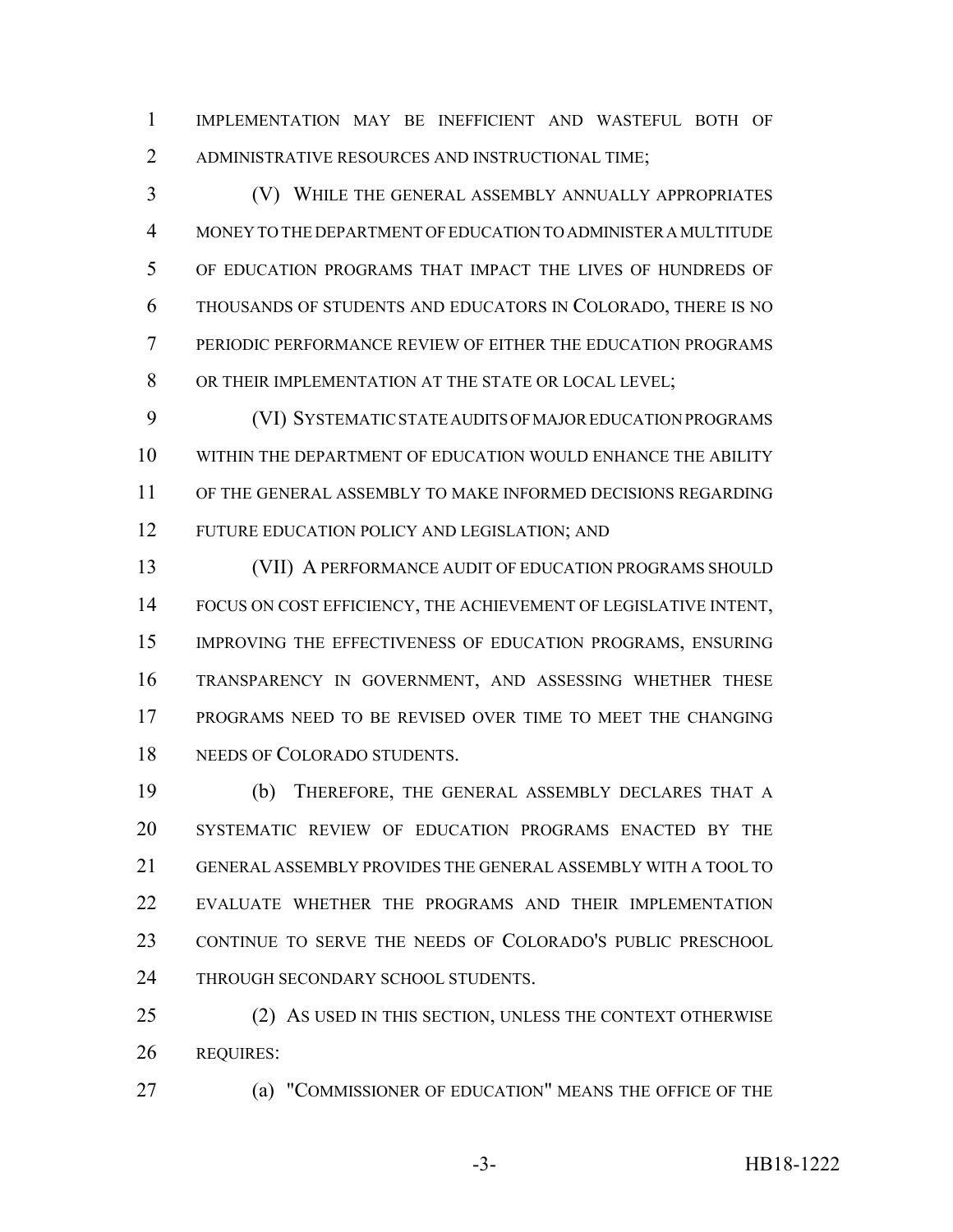COMMISSIONER OF EDUCATION CREATED AND EXISTING PURSUANT TO SECTION 1 OF ARTICLE IX OF THE STATE CONSTITUTION.

 (b) "DEPARTMENT OF EDUCATION" MEANS THE DEPARTMENT OF EDUCATION CREATED IN SECTION 24-1-115.

 (c) "EDUCATION PROGRAM" MEANS AN EDUCATION PROGRAM OR POLICY ENACTED BY THE GENERAL ASSEMBLY THAT HAS BEEN IMPLEMENTED FOR AT LEAST SIX YEARS FOLLOWING ITS EFFECTIVE DATE. "EDUCATION PROGRAM" DOES NOT INCLUDE AN EDUCATION PROGRAM OR POLICY ENACTED IN RESPONSE TO FEDERAL LAW AND FOR WHICH FEDERAL LAW DICTATES THE MANNER IN WHICH THE PROGRAM OR POLICY IS IMPLEMENTED.

 (d) "LOCAL EDUCATION PROVIDER" MEANS A SCHOOL DISTRICT; A CHARTER SCHOOL AUTHORIZED BY A SCHOOL DISTRICT PURSUANT TO PART 1 OF ARTICLE 30.5 OF THIS TITLE 22; THE STATE CHARTER SCHOOL INSTITUTE; A CHARTER SCHOOL AUTHORIZED BY THE STATE CHARTER SCHOOL INSTITUTE PURSUANT TO PART 5 OF ARTICLE 30.5 OF THIS TITLE 22; A BOARD OF COOPERATIVE SERVICES CREATED AND OPERATING 18 PURSUANT TO ARTICLE 5 OF THIS TITLE 22; OR AN ENTITY CONTRACTED WITH A LOCAL EDUCATION PROVIDER TO ADMINISTER OR IMPLEMENT AN EDUCATION PROGRAM BEING REVIEWED PURSUANT TO THIS SECTION.

 (e) "PROGRAM REVIEW" MEANS AN ANALYSIS AND EVALUATION OF AN EDUCATION PROGRAM TO DETERMINE WHETHER THE PROGRAM IS MEETING THE OBJECTIVES AND INTENDED OUTCOMES OF THE EDUCATION PROGRAM AS ENACTED BY THE GENERAL ASSEMBLY AND MAY INCLUDE A PERFORMANCE AND FISCAL AUDIT OF THE PROGRAM.

 (f) "STATE AUDITOR" MEANS THE STATE AUDITOR OR HIS OR HER DESIGNEE.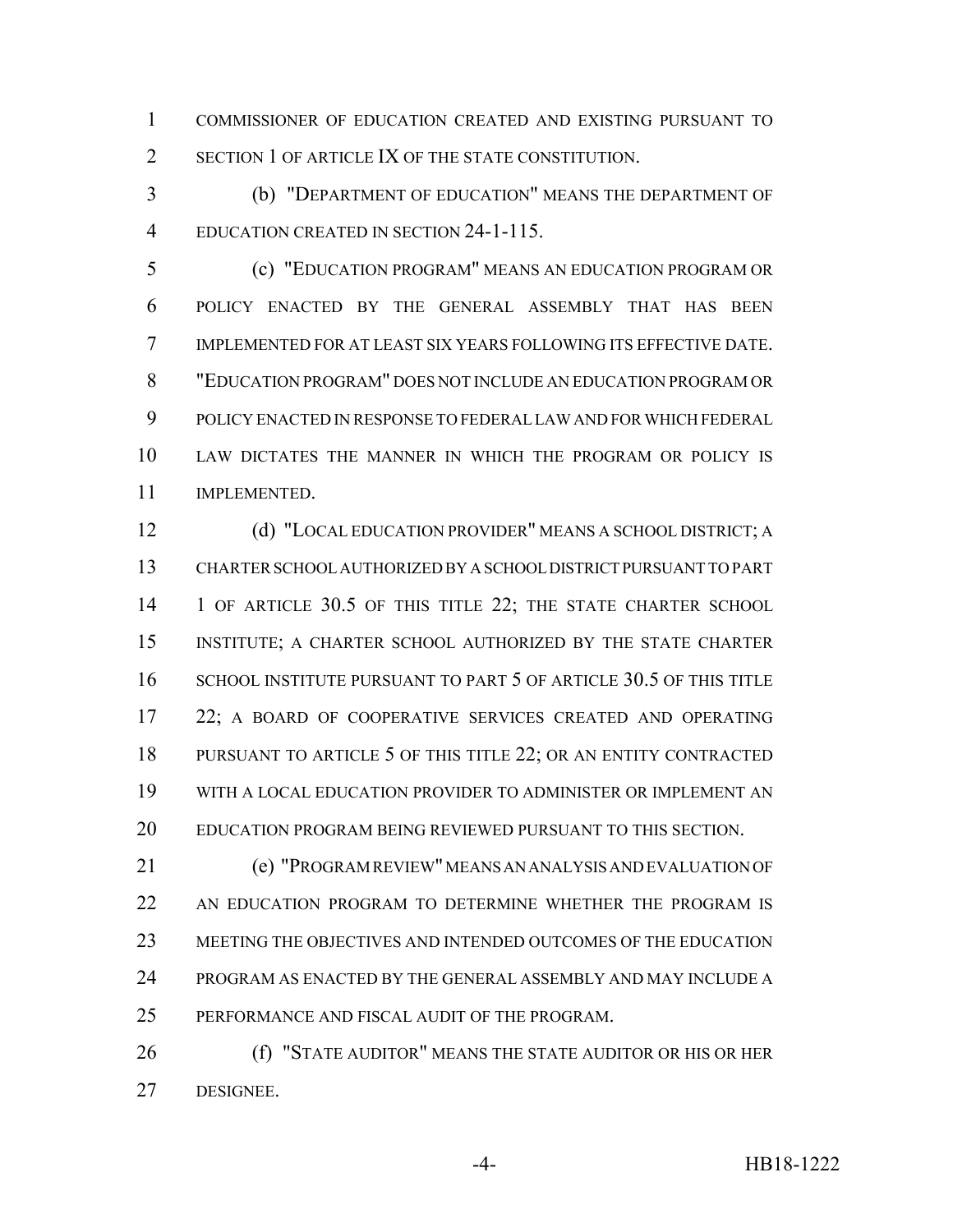(g) "STATE BOARD OF EDUCATION" MEANS THE STATE BOARD OF EDUCATION CREATED AND EXISTING PURSUANT TO SECTION 1 OF ARTICLE IX OF THE STATE CONSTITUTION.

 (3) ON OR BEFORE JANUARY 1, 2019, THE STATE AUDITOR, IN CONSULTATION WITH THE COMMISSIONER OF EDUCATION, SHALL DESIGN A PROGRAM REVIEW PROCESS FOR THE SYSTEMATIC REVIEW OF EDUCATION PROGRAMS ENACTED BY THE GENERAL ASSEMBLY AND IMPLEMENTED FOR AT LEAST SIX YEARS AND SHALL PRESENT THE PROGRAM REVIEW PROCESS TO THE STATE BOARD OF EDUCATION.

10 (4) (a) ON OR BEFORE A DATE SPECIFIED IN THE PROGRAM REVIEW PROCESS, THE STATE AUDITOR SHALL PRESENT TO THE STATE BOARD OF EDUCATION A SCHEDULE OF PROGRAM REVIEWS FOR THE UPCOMING PROGRAM REVIEW CYCLE, INCLUDING THE SCOPE OF THE PROGRAM REVIEWS.

 (b) SUBJECT TO AVAILABLE APPROPRIATIONS, THE STATE AUDITOR SHALL ANNUALLY CONDUCT OR CAUSE TO BE CONDUCTED PROGRAM REVIEWS IN ACCORDANCE WITH THE PROGRAM REVIEW PROCESS AND SHALL PREPARE AND SUBMIT A REPORT OF ITS FINDINGS AND RECOMMENDATIONS AS PROVIDED IN SUBSECTION (5) OF THIS SECTION.

20 (5) ONCE THE STATE AUDITOR'S REPORT IS RELEASED BY THE LEGISLATIVE AUDIT COMMITTEE PURSUANT TO SECTION 2-3-103 (2), AND, 22 NOTWITHSTANDING THE PROVISIONS OF SECTION 24-1-136 (9), THE STATE AUDITOR SHALL DELIVER A COPY OF ITS REPORT CONCERNING EACH COMPLETED PROGRAM REVIEW TO THE EDUCATION COMMITTEES OF THE HOUSE OF REPRESENTATIVES AND OF THE SENATE, OR ANY SUCCESSOR 26 COMMITTEES, AND SHALL POST THE REPORT ON THE OFFICE OF THE STATE AUDITOR'S WEBSITE.THE COMMISSIONER OF EDUCATION SHALL ALSO POST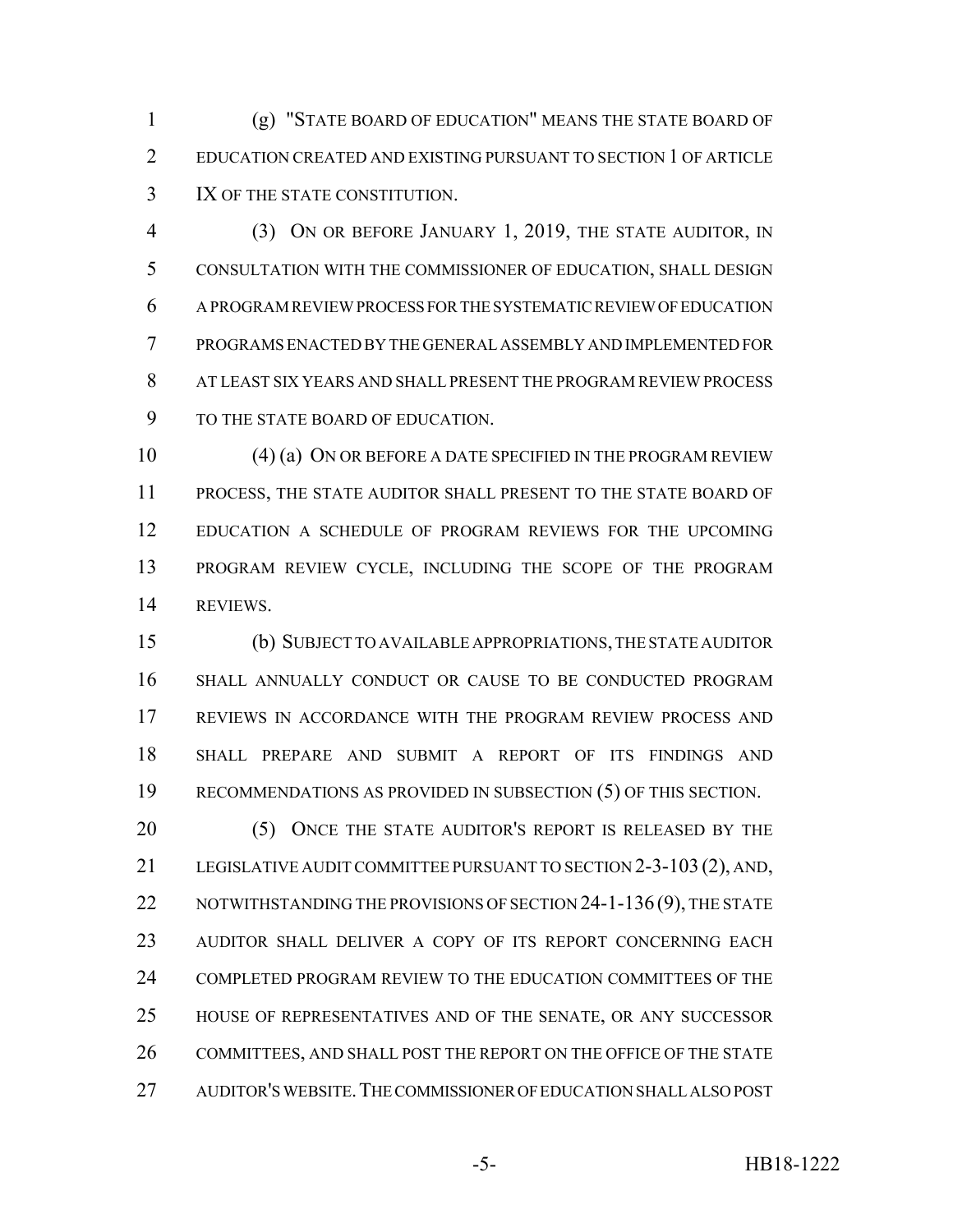THE REPORT ON THE DEPARTMENT OF EDUCATION'S WEBSITE. IF REQUESTED BY A COMMITTEE OF THE GENERAL ASSEMBLY, THE STATE AUDITOR SHALL PRESENT ITS REPORT TO THE REQUESTING COMMITTEE. THE DEPARTMENT OF EDUCATION SHALL PRESENT THE PROGRAM REVIEW PROCESS AND THE LIST OF PROGRAM REVIEWS FOR THE UPCOMING CALENDAR YEAR TO THE JOINT EDUCATION COMMITTEE OF THE HOUSE OF REPRESENTATIVES AND THE SENATE, OR ANY SUCCESSOR COMMITTEE, AT ITS MEETING THAT IS HELD EACH YEAR DURING THE INTERIM PRIOR TO THE LEGISLATIVE SESSION, AS REQUIRED PURSUANT TO SECTION 2-7-203.

 (6) IN DESIGNING THE PROGRAM REVIEW PROCESS, THE STATE AUDITOR, IN CONSULTATION WITH THE COMMISSIONER OF EDUCATION, SHALL CONSIDER, AT A MINIMUM:

 (a) THE ESTIMATED LENGTH OF TIME TO COMPLETION OF A PROGRAM REVIEW;

 (b) THE SCOPE OF THE PROGRAM REVIEW AND WHETHER DIFFERING LEVELS OF REVIEW SHOULD BE ESTABLISHED BASED UPON THE NATURE, 17 SIZE, OR COST OF THE EDUCATION PROGRAM;

 (c) STAFF TIME AND RESOURCES OF THE STATE AUDITOR'S OFFICE AND THE DEPARTMENT OF EDUCATION THAT MAY BE REQUIRED TO 20 IMPLEMENT THE PROGRAM REVIEW PROCESS;

21 (d) THE NECESSARY EVALUATOR EXPERTISE AND EVALUATION 22 METHODOLOGY APPROPRIATE FOR THE REVIEW OF EDUCATION PROGRAMS; (e) THE COLLECTION, MANAGEMENT, AND STORAGE OF DATA NECESSARY FOR PROGRAM REVIEWS INCLUDING THE PROCESS FOR ENSURING COMPLIANCE WITH ALL STATE AND FEDERAL LAWS RELATING TO EDUCATION DATA AND RECORDS, AS WELL AS CONSIDERATION OF THE 27 STATE AND LOCAL RESOURCES REQUIRED TO PRODUCE AND TRANSMIT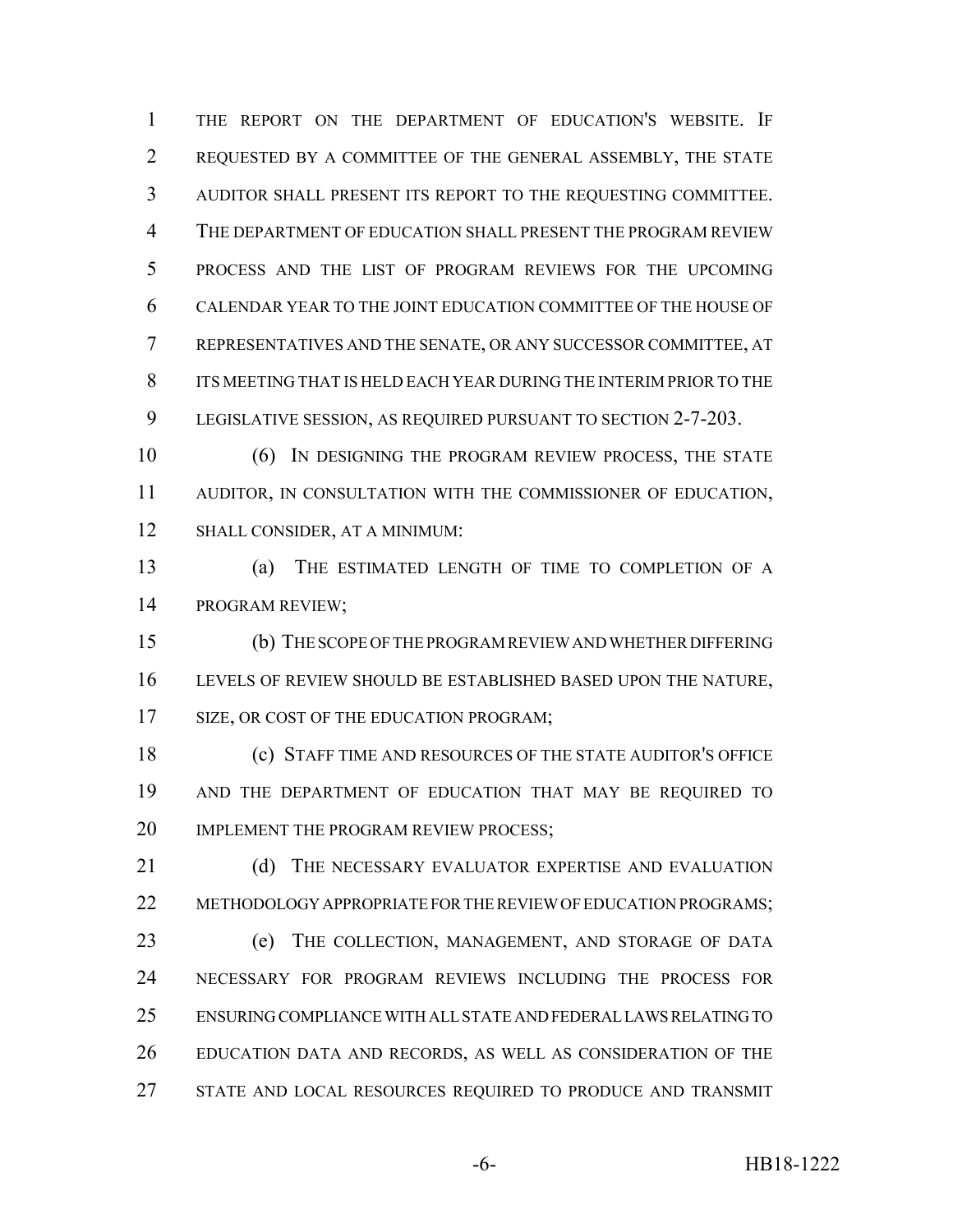REQUESTED DATA; AND

 (f) MINIMIZING THE IMPACT OF A PROGRAM REVIEW PROCESS ON EDUCATION PROVIDERS, ADMINISTRATORS, AND EDUCATOR INSTRUCTIONAL TIME AND RESOURCES.

 (7) AT A MINIMUM, A PROGRAM REVIEW CONDUCTED BY THE STATE AUDITOR MUST:

 (a) EVALUATE THE EDUCATION PROGRAM'S EFFECTIVENESS IN MEETING THE STATED GOALS OF THE PROGRAM AND DESCRIBE HOW EFFECTIVENESS WAS MEASURED;

 (b) DESCRIBE AND EVALUATE EXPECTED AND ACTUAL EDUCATION PROGRAM OUTCOMES, INCLUDING UNEXPECTED OR UNINTENDED OUTCOMES, IF ANY;

 (c) EVALUATE THE EDUCATION PROGRAM'S IMPACT ON STUDENT 14 OR SCHOOL DISTRICT PERFORMANCE MEASURES;

 (d) EVALUATE THE COST TO SCHOOL DISTRICTS OR LOCAL EDUCATION PROVIDERS AND TO THE DEPARTMENT OF EDUCATION OR OTHER STATE AGENCIES IN IMPLEMENTING THE EDUCATION PROGRAM;

 (e) EVALUATE THE IMPACT OF THE EDUCATION PROGRAM ON INSTRUCTIONAL TIME AND THE CLASSROOM SETTING;

20 (f) EVALUATE THE IMPACT OF THE EDUCATION PROGRAM ON PARENT AND COMMUNITY ENGAGEMENT; AND

 (g) INCLUDE RECOMMENDATIONS RELATING TO INCREASING EFFICIENCY IN THE DESIGN AND IMPLEMENTATION OF THE EDUCATION PROGRAM AND FOR INCREASING PROGRAM EFFECTIVENESS IN ACHIEVING STATED GOALS AND OUTCOMES.

 (8) IN DETERMINING THE SCHEDULE AND SCOPE OF UPCOMING PROGRAM REVIEWS, THE STATE AUDITOR, IN CONSULTATION WITH THE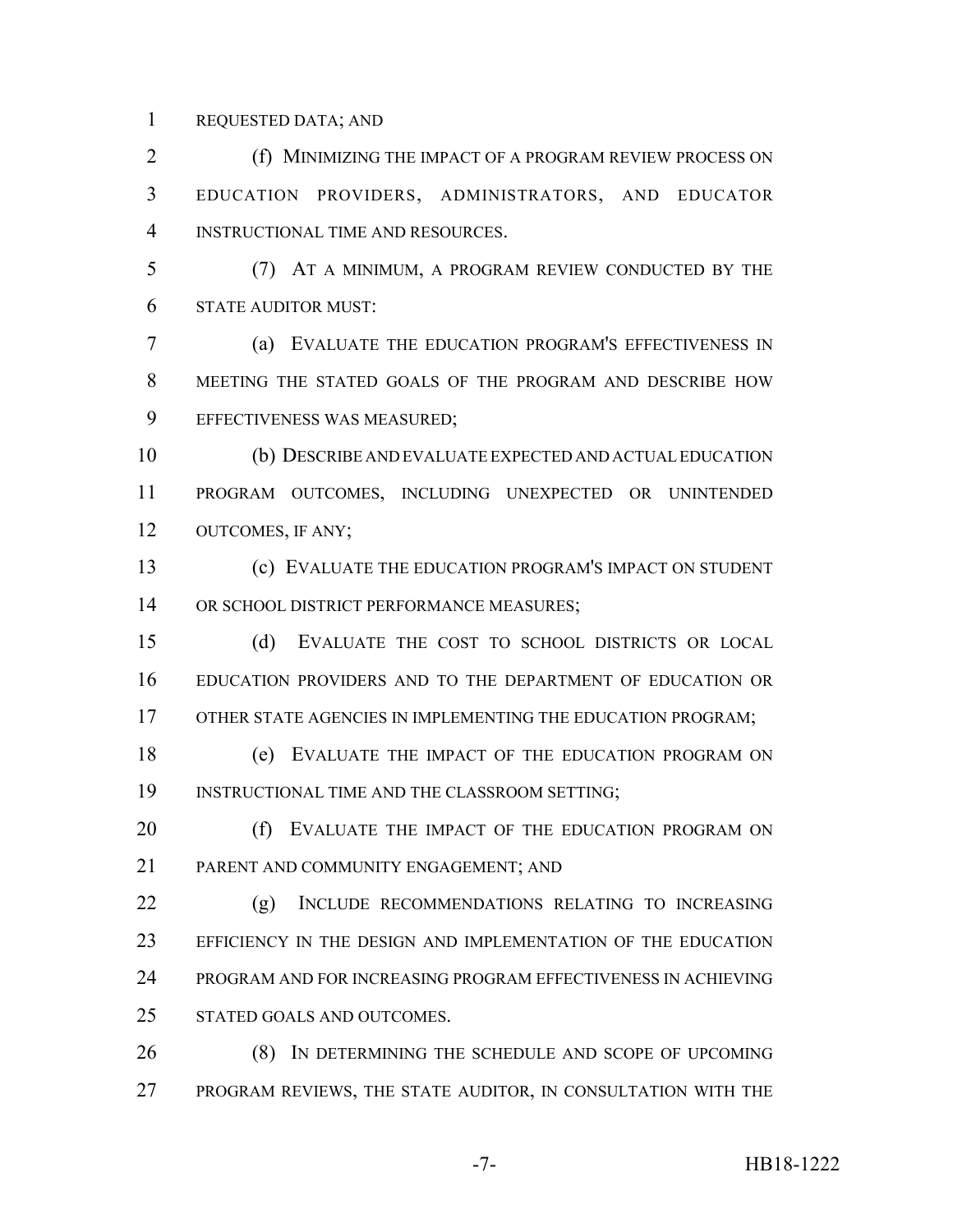COMMISSIONER OF EDUCATION, MAY CONSIDER THE FOLLOWING FACTORS: (a) THE SUBJECT OR PURPOSE OF THE EDUCATION PROGRAMS AND THE BENEFIT OF REVIEWING EDUCATION PROGRAMS IN CONTEXT WITH OTHER EDUCATION PROGRAMS ENACTED TO MEET THE SAME GOALS OR ACHIEVE THE SAME OUTCOMES;

 (b) THE ENTITY OR ENTITIES ADMINISTERING THE EDUCATION PROGRAM;

 (c) THE STATE COSTS ASSOCIATED WITH IMPLEMENTING THE EDUCATION PROGRAM;

10 (d) THE LENGTH OF TIME THE EDUCATION PROGRAM HAS BEEN IMPLEMENTED, AND WHETHER THERE ARE EXISTING EVALUATIONS OF THE EDUCATION PROGRAM;

 (e) THE DATA AND INFORMATION NECESSARY FOR THE PROGRAM REVIEW, WHETHER QUALITY DATA EXISTS OR WOULD NEED TO BE COLLECTED, AND THE DESIRE TO MINIMIZE THE TIME AND RESOURCE IMPACT ON EDUCATORS AND ADMINISTRATORS RELATING TO DATA COLLECTION AND TRANSMISSION;

 (f) THE IMPACT OF THE IMPLEMENTATION OF THE EDUCATION PROGRAM ON EDUCATOR TIME AND RESOURCES AND CLASSROOM SETTING; AND

 (g) THE OVERALL IMPORTANCE OF THE EDUCATION PROGRAM AND THE IMPACT ON STUDENT LEARNING IF THE EDUCATION PROGRAM IS NOT 23 ACHIEVING THE PROGRAM'S GOALS OR EXPECTED OUTCOMES.

 (9) A LOCAL EDUCATION PROVIDER MUST PROVIDE ANY REQUESTED INFORMATION, ANALYSIS, OR DATA, IF AVAILABLE AND UNDER THE CONTROL OF THE LOCAL EDUCATION PROVIDER, AS REQUESTED BY THE 27 STATE AUDITOR. IF THE REQUEST INCLUDES CONFIDENTIAL INFORMATION,